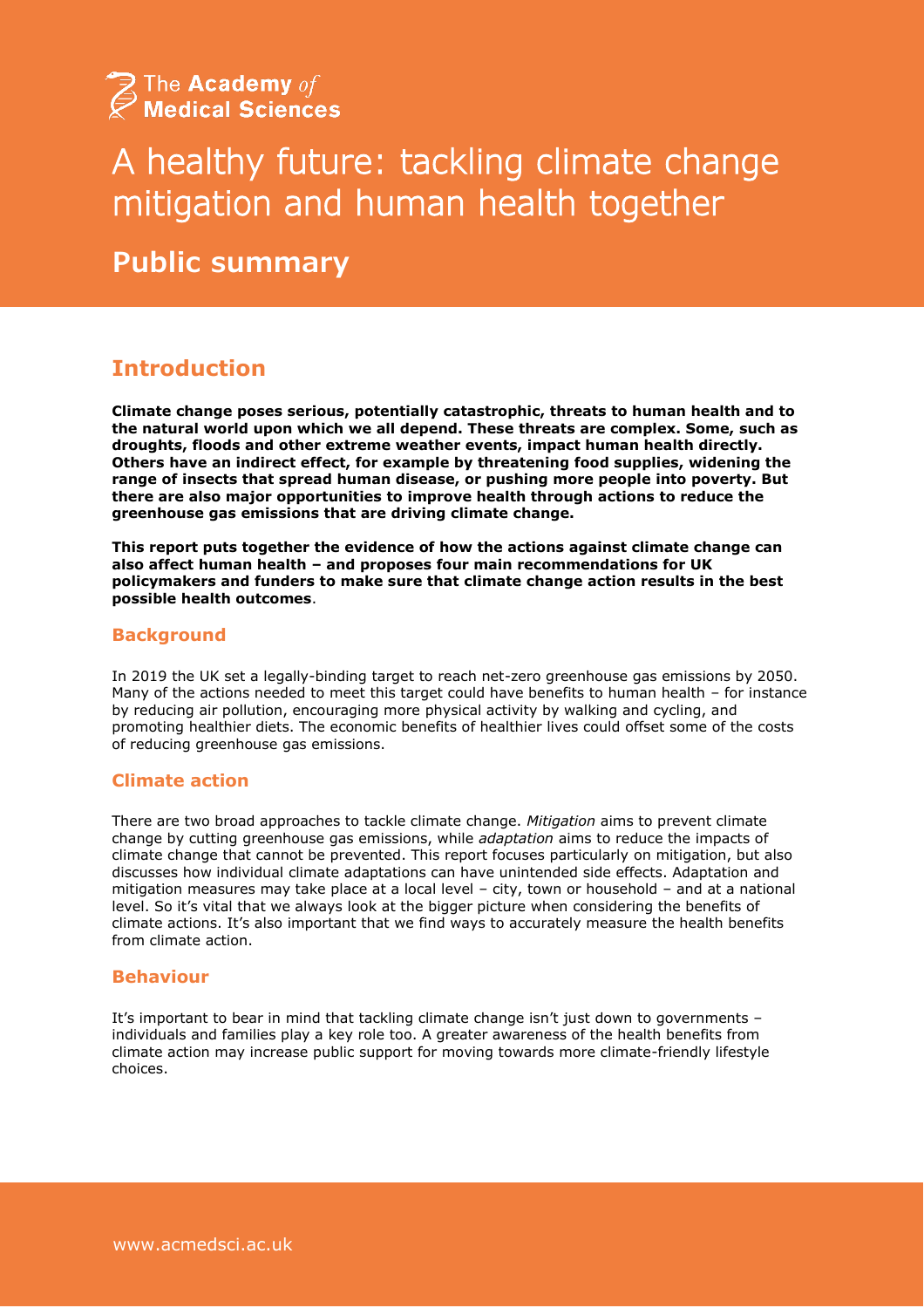## **Health benefits**

#### **Phasing out fossil fuels**

Switching from fossil fuels will reduce air pollution, improve health and save lives. Air pollution causes between 28,000 and 36,000 premature deaths in the UK every year, and many of these deaths could be prevented by phasing out fossil fuels. The health benefits of turning away from oil, coal and gas will be greater if the UK avoids switching to polluting wood burning stoves and power plants.

We need a better understanding about the potential health impacts of the new technology that will help the UK reach its greenhouse gas targets – such as low-carbon hydrogen or carbon capture and storage.

#### **Transport**

Domestic transport – mainly road vehicles – is responsible for 27% of the UK's greenhouse gas emissions. Supporting public transport, and increased cycling and walking, as well as switching to electric vehicles, will lead to environmental and health benefits from more physical activity and lower air pollution. For instance, increasing daily walking and cycling in urban England and Wales – similar to the levels in Copenhagen – could reduce heart disease, stroke, diabetes and other diseases and potentially save the NHS £17 billion over 20 years. However, it's important to consider the obstacles to greener travel – including the limited public transport in poorer and rural areas, and concerns about reliability and affordability. Fair access to greener travel should be a focus to avoid making life harder for many people.

#### **Food**

Food production accounts for 23% of the UK's greenhouse gas emissions. At the same time the UK faces an obesity crisis – with more than six out of 10 adults overweight. Changes to the food system could benefit the environment and health. Continuing to reduce the UK's red meat consumption while increasing the consumption of fruit and vegetables would significantly cut greenhouse gas emissions and avoid or delay deaths from heart disease, stroke and cancer. Eating a healthy diet containing less red and processed meats, and more fruits and vegetables, is projected to increase average life expectancy by around eight months and reduce greenhouse gas emissions by around 17%.

No single action will achieve the changes needed to tackle climate change and improve health, and so we need a joined-up programme of action to encourage and enable people to switch to diets that are more plant-based, rely less on processed foods and generate less food waste.

#### **Buildings**

In 2019, buildings were responsible for 17% of the UK's greenhouse gas emissions. Low temperatures are linked to up to 50,000 deaths a year in the UK – so warmer, better insulated homes should prevent some of these premature deaths, as well as cut the fuel bills for hard-up households – freeing up income to help with other costs. Easing fuel poverty has been shown to contribute to health and wellbeing. But sealing up buildings to reduce draughts could increase indoor air pollution, for example from cooking, tobacco smoke or radon gas. Adequate ventilation is also required to ensure good indoor air quality and maximise health benefits. We need to retrofit existing homes and improve new builds.

However, care should be taken to avoid unintended consequences – for instance, adding air conditioning to cool buildings will increase demand for electricity. We must find ways to combine improvements in energy efficiency with measures to keep homes cool – such as window shutters and shades.